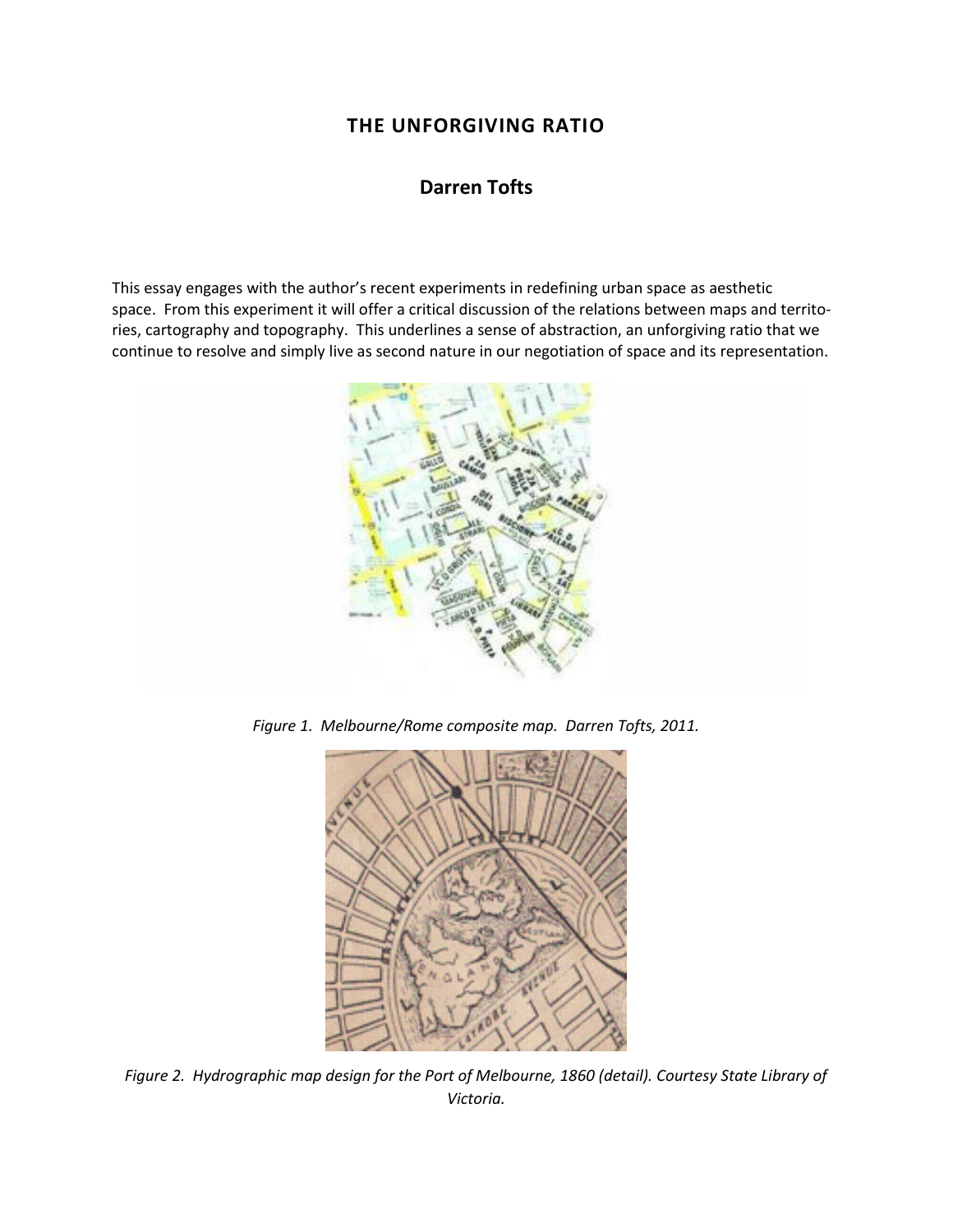#### The Unforgiving Ratio

The notion of "unsitely aesthetics" carries with it a number of ambivalent inflections to do with the space of art, its installation and its reception. It presumes the convergence of remote and telematically mediated spaces made possible through personalized mobile media. The unsitely in contemporary media art practice transcends an aesthetically sanctioned notion of 'site' in favour of public spaces in which art would not be expected to be encountered or recognized (hence unsightly), or would seem to be entirely out of place if it were. This paper is in part a critical reflection on an experiment in unsitely aesthetics I conducted in February this year, which I have blandly titled *Melbourne/Rome*. What emerges from the specific details of this work is a more general, philosophical critique of the relations between cartography and geography with respect to the construction of site. Rather than pursing a typically postmodern recursion that posits the exact blurring of the two, it argues for a more radical displacement; a rupture in which the map and the territory reside uncomfortably in an awkward, algorithmic relationship with each other, what I call the unforgiving ratio.

The title *Melbourne/Rome* is deliberately nondescript in order to foreground a largely didactic engagement with the process of conceiving, performing and documenting an unsitely aesthetic. Taking its starting point from the Situationists' détournement of maps, I wanted to use the experience of physically walking through the streets of the immediate and embodied city in which I live (Melbourne) and map it on to a virtual journey through a remote city. Adopting the rule-governed principles of certain OULIPO artists (in particular Raymond Queneau and Italo Calvino), a set of personal preferences established the guidelines and principles for determining the city that was out-of-sight. First, the last international city which I have visited (Rome), second, where I stayed during that time (the Campo dei Fiori), and third, the exploitation of an essential difference between the two sites (the definitive grid structure of the Melbourne CBD and the labyrinthine tangle of streets that circumscribe the Campo dei Fiori). The idea behind this mapping was to see what might happen in the way of sitings in one city and mark anything of conspicuous interest on the appropriate map. The contrast of the topographical characteristics of each city was chosen as a variable, a potential, generative algorithm that allowed for potential convergences of co-ordinates that were beyond my conscious choice.

I selected the judicial section of the Melbourne CBD for obvious reasons, in that it was as far from the local, residential and community vibe of the Campo dei Fiori as Melbourne is from Rome in geographical space and time. I partitioned a selected grid ofMelbourne streets roughly comparable in scale to the area around the Campo dei Fiori with which I was familiar. Then using tracing paper, I outlined a manifold map or palimpsest of both areas so that a siting in one city could easily be mapped on to an equivalent coordinate in the other. Then, using the Streetview function in Google Maps, I traversed the equivalent co-ordinate in Rome in the hope of synchronicities; what Guy Debord described as a "possible rendezvous" (Debord, 2006, 65). The capacity of Streetview to simulate a sense of movement, albeit highly stylized, translated the scanning of the eye over the screen into a synaesthetic analogue of walking. This was a kind of virtual take on the dérive. It was weirdly suggestive of a kind of perambulation that makes sense in the world of atoms and friction, especially with respect to its connotation of drifting. The spectral phasing of the screen as the Streetview image resolves itself into clarity creates the illusion of movement along the street. This ocular mobility is akin to the physical sensation of walking towards and pausing in front of a specific *something*. At this moment I become, to use Timo Kopomaa's term, an "*eflâneur*" (Kopomaa, 2000, 20).

The results of this process have been detailed elsewhere (Miranda, forthcoming). I am less interested here in reporting on the outcomes of the experiment than reflecting upon some conceptual tensions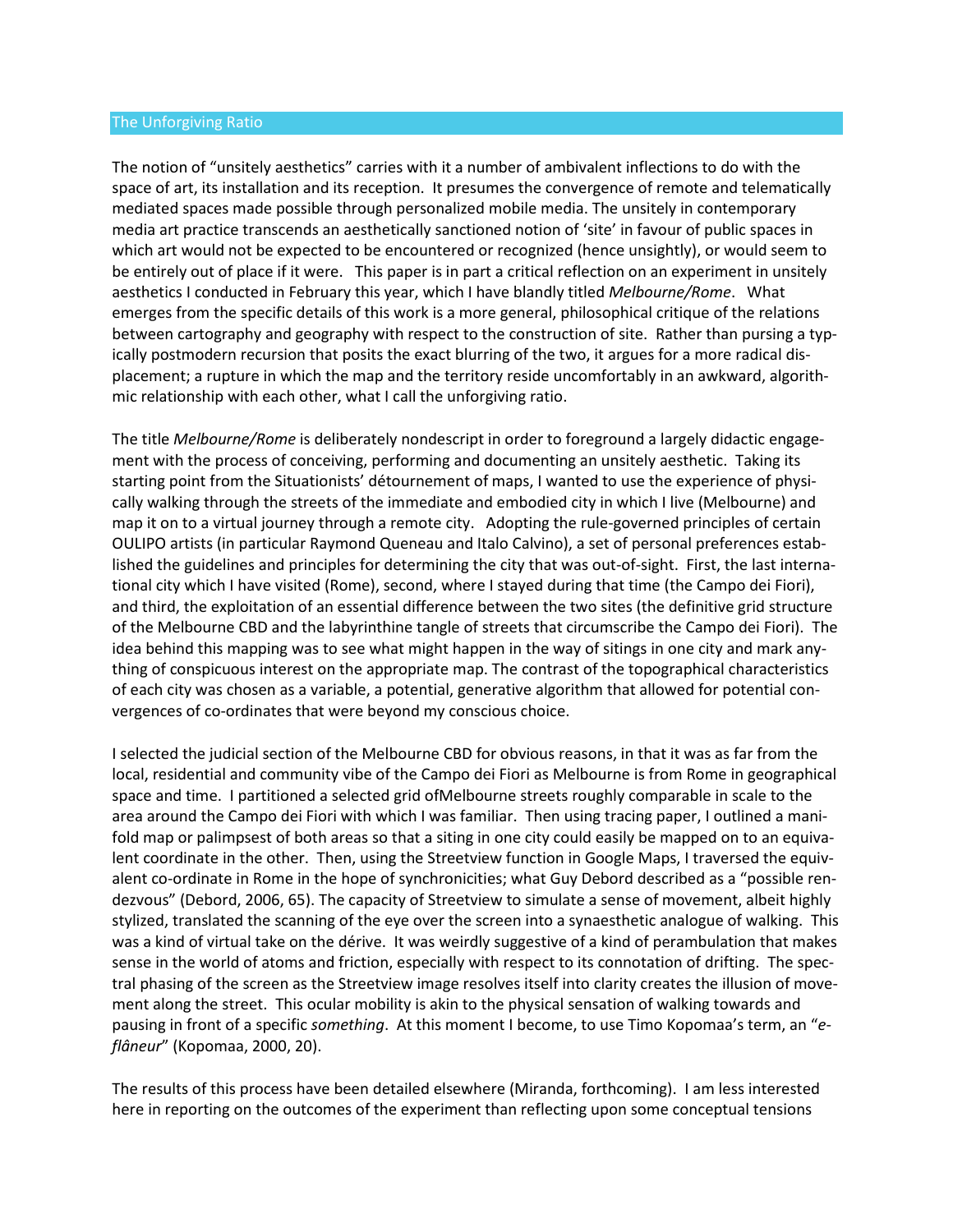that emerged from it; tensions that have implications for the notion of the unsitely as the "*superimposition of real and virtual space*". If we accept that real here refers to my embodied, quantum experience of being in Melbourne, then the virtual is my image of a specific part of Rome where I cannot be at the same time through means other than mediation. The use of Google Streetview offered a canny, pictorial solution to this vectoral assemblage of here and there. Rather than telematically feeding me an image of Rome in a common global time of now, it captured an image of a co-ordinate that exists despite the need for a common here and now. In other words, the Google image of a streetscape in Via del Biscione was not live, and nor did it need to be live for a conceptual overlapping of space. After all, it is difficult to know when specific images archived in the Streetview database were actually taken. This in fact removes the need for a temporal link in the process, maintaining the emphasis on site.

Semiotically, then, the Streetview images constitute an index of a location in Rome where I have been, or, after Roland Barthes, an experience "that-has-been" (Barthes, 1984, 77); a photographic supplement for a somewhere that is not here, that I know exists while I am in Platypus Lane in Melbourne at 9.45am, Eastern Standard Time. Like a live televisual feed, it is an index of a remote elsewhere aligned conceptually with my immediate here and now (just as a phone conversation is symbolic in the semiotic sense). The index provides a sense of coincidence that makes sense, a vector that resolves the abstraction of mediated real-time telepresence. However Streetview was not my first choice of media to establish counterpoints between two distinct and remote locations in time and space. I had originally planned to use GPS co-ordinates, in a similar manner to McKenzie Wark's book *Dispositions*, an experiment in real-time diarizing of the author's experience of a here and now "lived increasingly in the shadow of the satellites" (Wark, 2002). Wark's use of global positioning satellite co-ordinates is more abstract again than the symbolic and indexical registers of voice and image, adding another hand-held media device to the kit of the e-flâneur. Polemically Wark's project sought to draw attention to the increasingly surveilled nature of private space. Aesthetically, his preface of every entry with a topographic point of latitude and longitude underlines the highly abstract, even absurd nature of mapping lived experience in such a manner. His bio note is suggestive of this: "He lives at about 40.7°North and 073.9° West, aka Williamsburg, New York City" (Wark, 2002).

It is necessary to underline the abstract nature of any and all forms of mapping that seek to converge remote sites in the name of unsitely aesthetics. Our use of maps has acquired a familiarity over time, a virtual assurance that they can be read as if they are semblances or facsimiles of the spaces they represent. I want to reclaim the abstraction of cartography as a formal characteristic of contemporary media art practice. To get to this point I need to make a brief digression into the relations between maps and territories. The very notion of cartography is premised on a figurative geometry of scale, a convenient, disproportionate projection of space that makes it apprehensible to the gaze in real-time. Gerardus Mercator described his famous 1569 projection of the world as an "augmented description of Earth corrected for the use of sailors". Perhaps the first instance of augmented reality, Mercator's map revealed the approximation of an actual terrain that could never be experienced other than as a projection. His legacy of a modified form of vision was hardwired into the collective psyche of human perception for centuries; a technique of observation that shaped modernist epistemology's command of nature through scientific knowledge. In his *Simulations* (1983), Jean Baudrillard's prefatory use of Ecclesiastes' definition of the simulacrum as "the truth which conceals that there is none" signaled the emergence of postmodern skepticism towards the grand narratives of modernity and in particular, to quote Jorge Luis Borges, "exactitude in science".

Borges revisits the equation of the map and the territory many times in his fictions, notably in "Partial Magic in the *Quixote*", where he quotes the 19th century Idealist philosopher Josiah Royce imagining a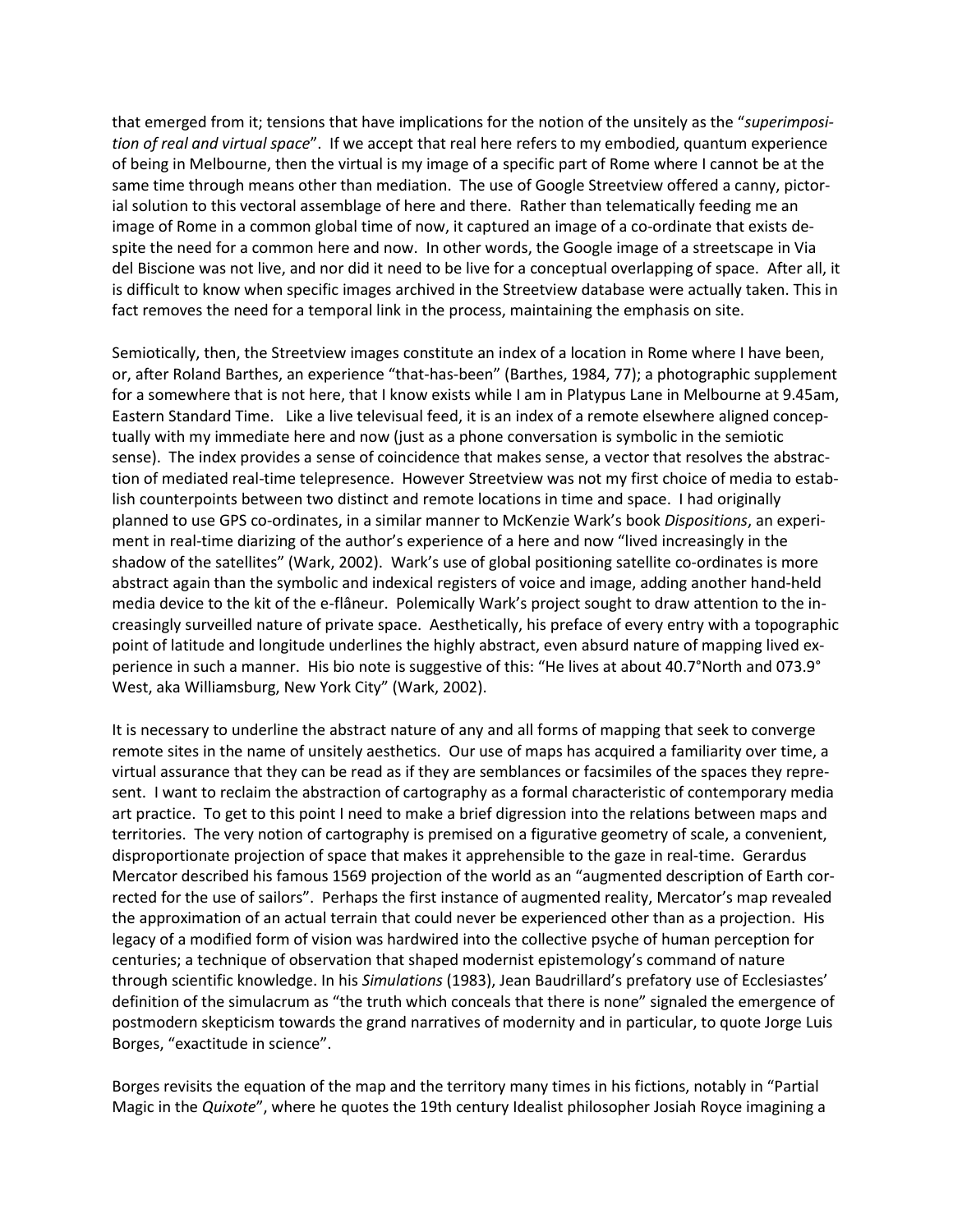scale map of England carved into the very terrain of England itself, in which "no detail of the soil of England, no matter how minute… is not registered on the map", including a map of the map of the map, and so on to infinity (Borges, 2007, 195-196). However his famous 1946 fragment "On Exactitude in Science" is a parable of the consequences of a literal 1:1 scale in cartography. Here Borges imagines a souped up version of Mercator's projection in which the map is an exact copy of the territory "point for point", whereby "the map of a single Province occupied the entirety of a City, and the map of the Empire, the entirety of a Province" (Borges, 2000, 181). The idea of a map that is the scale of a "mile to a mile" is also encountered in Lewis Carroll's 1893 text *Sylvie and Bruno Concluded*, where the absurdity of the map standing in for the territory it represents also presages the advent of the hyperreal. This map is so big that it has never been rolled out as the "farmer's objected: they said it would cover the whole country, and shut out the sunlight!" Consequently, as Mein Herr explains to Bruno, "we now use the country itself, as its own map, and I assure you it does nearly as well" (Carroll, 1893, 169).

The map is a surrogate or proxy of the space it projects. The episteme of projection implies a necessary amnesia whereby the territory and its other avatar, geography, are completely forgotten. The map is a fetish that stands in for an absent, impossible presence. And so we return to the unforgiving ratio of scale. It is unforgiving in that it persistently foreshortens the relationship between the territory and our capacity to perceive it. Mercator's projection of the earth flattens out scale, topography, distance and time into a facsimile, a necessary fiction. It is a reminder that cartography relates us in inhuman ways to the space we live in and, more particularly, the spaces that are elsewhere, out of sight and out of site.

The *Melbourne/Rome* map manufactured a semblance of flow and consistency, whereby streets seemed to blend naturally into each other (see Figure 1). Here Via dei Baullari runs in tidy parallel with Lonsdale Street, as do Via del Biscione and Bourke Street. In the context of the composite map, things converge in ways that bear absolutely no relation to anything other than the map itself. But nor should they be obliged to, since the stylized figuration of scale is an approximation of what actual space would look like if we could see it from an inhuman point of view. The map works because of a distortion of the difference between the two sites, not any perceived fit . The unsitely and unsightly come together here not as a manifestation of scale, but as a plausible palimpsest, a tracing that is self-referential and makes sense within the poetic of the *Melbourne/Rome* experiment itself.

And in this we are privy to something like a nomadic, synchronous and ideally mobile point of view of unsightly and unsitely space. As I have been using these terms throughout this discussion their semantic, orthographic and phonetic difference can only be grasped visually rather than sonically. Their difference can only be seen but not heard. But as sonic events of time, of duration and delay, they remain equivocal, elusive and beyond immediate comprehension. This undecidability of site and sight is the *pharmakon*of deconstruction, the ambivalence of either *and* or, the unavoidable, ineradicable slippage between sound, image and sense. This aporia is also at work in our perception of space, it is the unforgiving ratio that must, of necessity, abstract the way we perceive geographic space. Cartography smoothes out and reconciles the abstraction of ratio to create the illusion that we have mastered the relations between space and time. In particular it manipulates our ability to believe that we can comprehend the here and now in relation to a distant there an now, where Melbourne and Rome can exist in the world simultaneously from the embodied experience of being in one of those cities. This inevitable flickering between presence and absence, here and there, unsightly and unsitely will continue to beguile its aesthetic practitioners for some time to come.